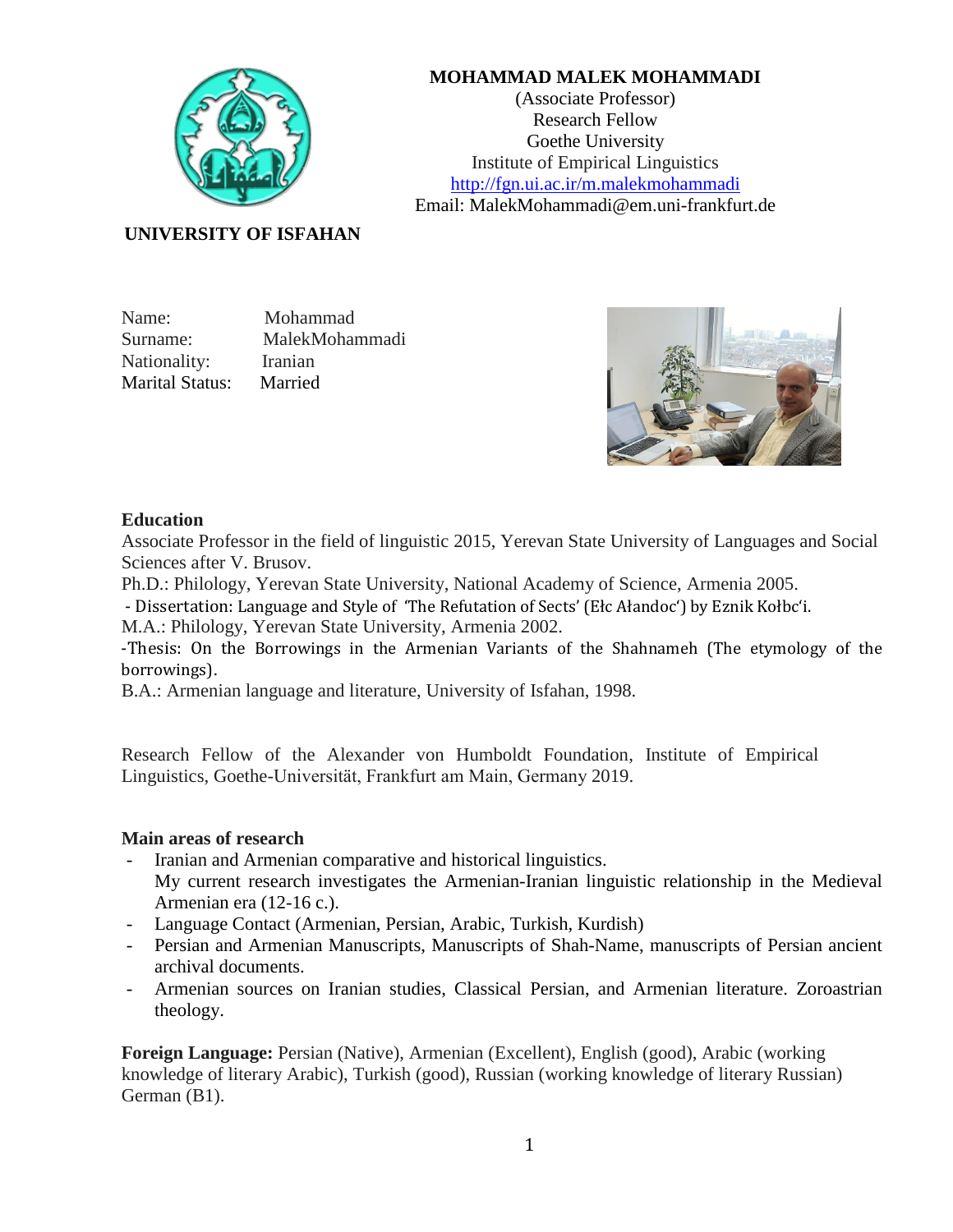## (Associate Professor) Research Fellow Goethe University Institute of Empirical Linguistics <http://fgn.ui.ac.ir/m.malekmohammadi> Email: [MalekMohammadi@em.uni-frankfurt.de](mailto:MalekMohammadi@em.uni-frankfurt.de)

#### **Scientific & Administrative Position:**

2005 present Faculty member (an official member of the Academic Board, full time), Department of Armenian & German Languages and literature at the University of Isfahan, Iran.

- 2010-2015 Officially dispatched by the Ministry of Science, research and Technology of IRI as Professor of Persian language and Literature in the Department of European and Asian Languages at the Yerevan Brusov University of Language and Social Science and in the Department of Theory of Language and Intercultural Communication of the Institute of Humanities at the Russian-Armenian (Slavonic) University Of Armenia. (Experience of teaching Persian as a foreign language in the universities of the Republic of Armenia)
- 2010- 2015 Scientific Cooperation with Scientific Research Institute of Ancient Manuscripts named after Mesrop Mashtots (Matenadaran) working on Arabic and Persian manuscripts, Manuscripts of Shah-Name, and manuscripts of Persian ancient archival documents.
- 2014 present Editorial board of the Journal of Language and Linguistics of the H. Acharian Institute of Language of National Academy of Science of Armenia.
- 2006-2009 Head of the Department of Armenian and German Languages at the University of Isfahan, Iran.
- **Honors:**
- 2019 Georg Forster Research Fellowship for Experienced Researchers, Alexander von Humboldt Foundation
- 2015 Letter of Appreciation, Iran's Minister of Culture for the development of culture and Persian literature.
- 2014 Letter of Appreciation, Head of the Department of Educational Sciences, Yerevan State University.
- 2013 Certificate of Appreciation on Scientific and Educational activities, Yerevan Brusov University of Language and Social Science of Armenia.
- 2012 Letter of Appreciation, Ambassador of the IRI on the development of culture and teaching of Persian language and literature.
- 2012 Letter of Appreciation, Minister of Science and Education of Armenia.
- 2010 75th Anniversary Medal of Yerevan Brusov University of Language and Social Science of Armenia (based on Act No. 118 of the Scientific Council of University).
- 2009 University Distinguished Researcher Award, 12th National Festival on "Prominent Researchers", University of Isfahan, Iran.
- 2009 Letter of Appreciation on the occasion of the conference "literary and cultural relations between Iran and Armenia" to mark the Day of Ferdowsi and Khayyam at Yerevan Brusov University of Language and Social Science by Cultural Center of the Embassy of the Islamic Republic of Iran.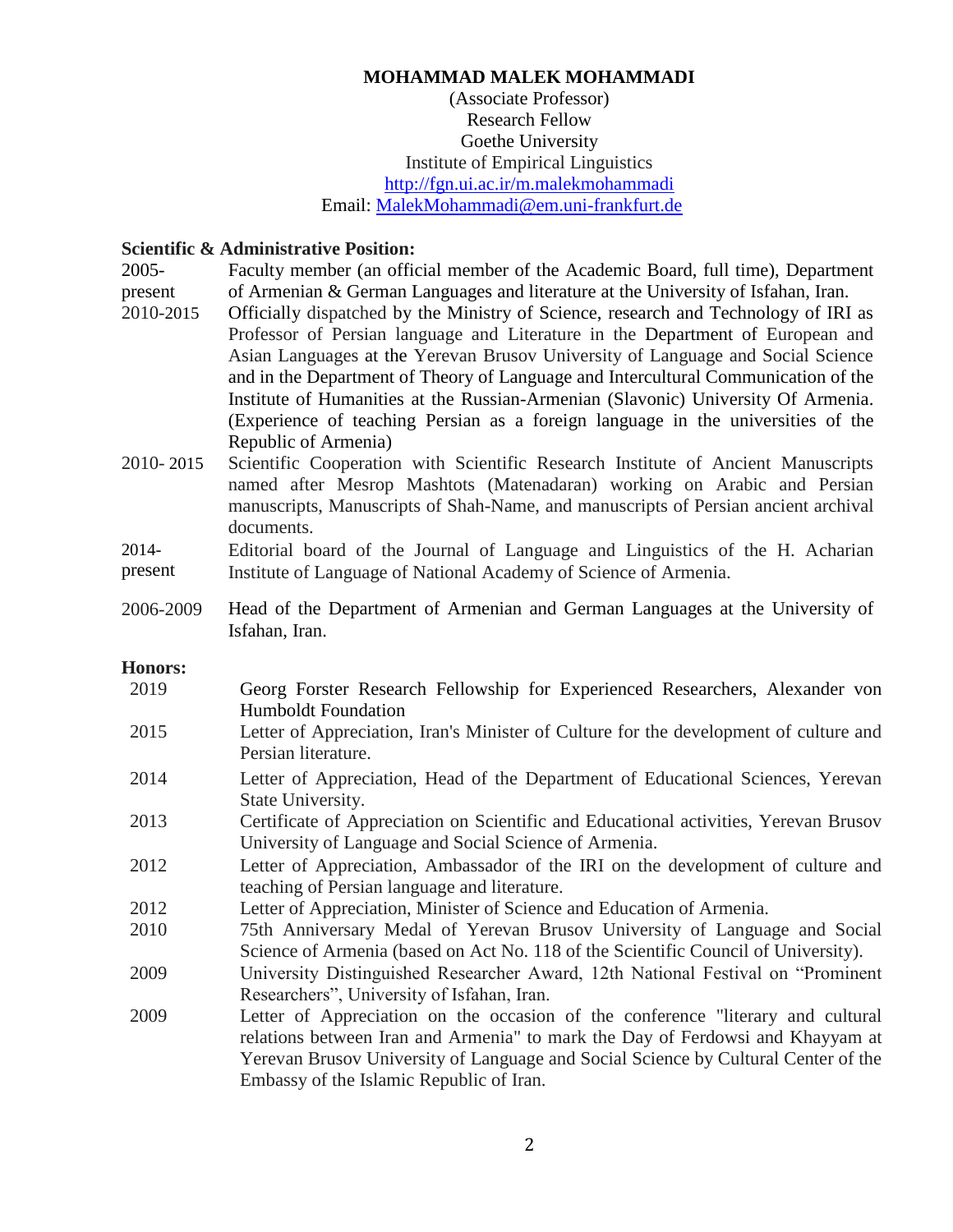## (Associate Professor) Research Fellow Goethe University Institute of Empirical Linguistics <http://fgn.ui.ac.ir/m.malekmohammadi> Email: [MalekMohammadi@em.uni-frankfurt.de](mailto:MalekMohammadi@em.uni-frankfurt.de)

#### **Administrative Positions and Scientific Activities:**

- 2005- present Academic member (an official member of the Academic Board, full time), University of Isfahan.
	- 2010-2015 Dispatched by the Ministry of Science, Research and Technology of IRI as Professor of Persian language and literature at the Universities of Republic of Armenia.
	- 2010-2015 Scientific Cooperation with Scientific Research Institute of Ancient Manuscripts named after Mesrop Mashtots (Matenadaran) working on Arabic and Persian manuscripts, manuscripts of Shah-Name and manuscripts of Persian Ancient archival documents.
		- 2012 Head of Scientific Committee of "Armenia-Iran: Intercultural and Interreligious Dialogue" dedicated to the 20th anniversary of the establishment of diplomatic relations between RA and IRI, Yerevan Brusov University of Language and Social Science of Armenia.
		- 2012 Head of Scientific Committee of the International Conference of Iran-Armenia "two nations, two cultures, two religions" (history and the contemporary world), Scientific Research Institute of Ancient Manuscripts named after Mesrop Mashtots, Yerevan, Armenia.
		- 2011 Head of Scientific Committee of the Second International Armenology and Iranology Conference, Matenadaran, Scientific Research Institute of Ancient Manuscripts named after Mesrop Mashtots, Yerevan, Armenia.
		- 2010 President of the Conference of Cultural Relations between Iran and Armenia on the occasion of the days of Ferdowsi and Khayyam, Yerevan Brusov University of Language and Social Science of Armenia.
- 2006- 2010 Council member of University Press, University of Isfahan, IRI.
- 2008 Conference General Secretary and Head of Scientific Committee of Conference of the First International Conference of Armenian and Iranian Studies, University of Isfahan.
- 2006- 2010 Council member of the committee of the development and reviewing courses, University of Isfahan, IRI.
- 2006-2010 Policy council member of the Faculty of Foreign Languages, University of Isfahan, IRI.
	- 2006 Secretary of Foreign Committee of The Second Cultural-Literary Bridge between Iran and Armenia, in collaboration with the Islamic Culture and Relations Organization, University of Isfahan, IRI.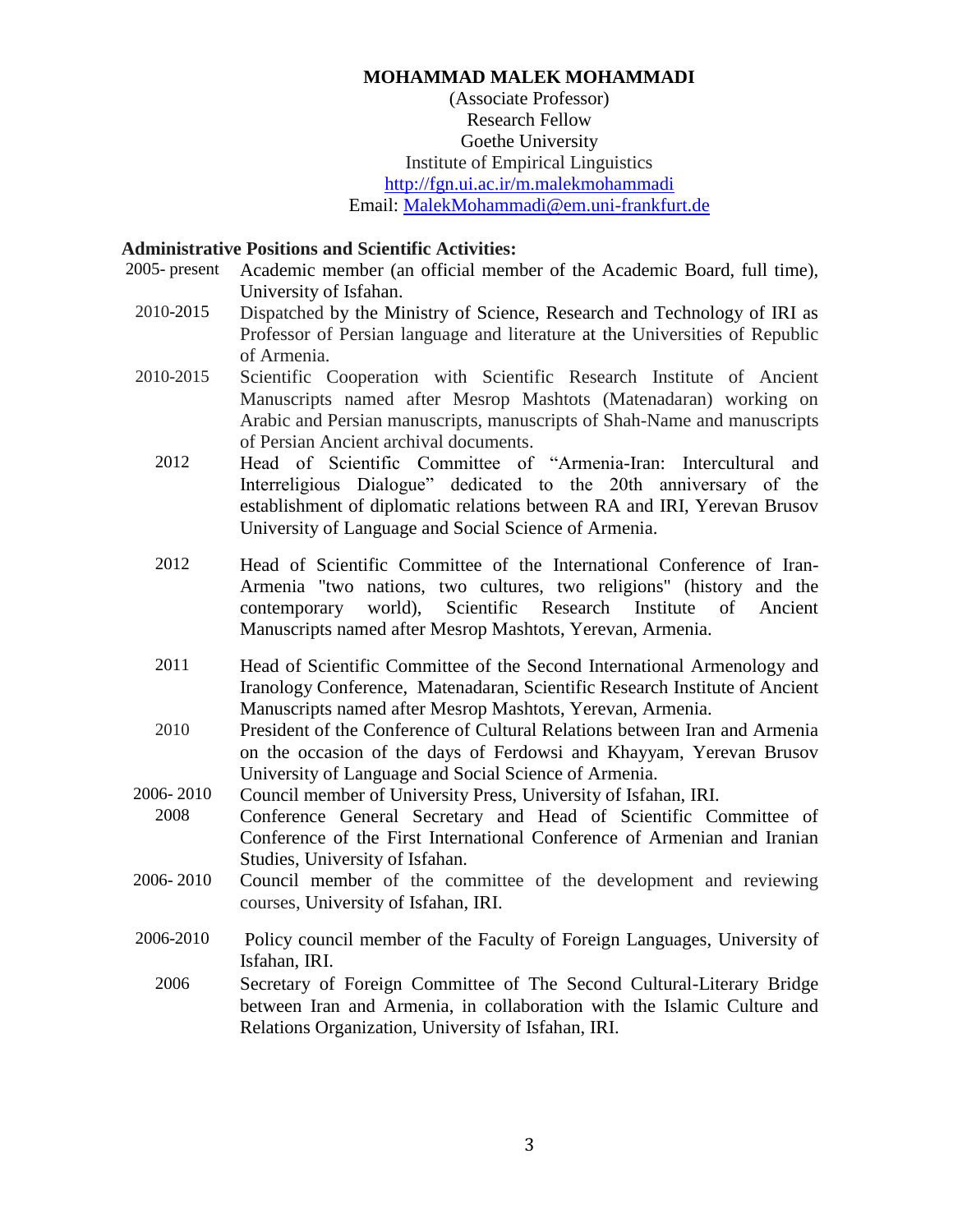# (Associate Professor) Research Fellow Goethe University Institute of Empirical Linguistics <http://fgn.ui.ac.ir/m.malekmohammadi>

Email: [MalekMohammadi@em.uni-frankfurt.de](mailto:MalekMohammadi@em.uni-frankfurt.de)

#### **Research Activities & Publications: A. Articles**:

- 1. Malek Mohammadi, M., (2020). An Aesthetic View of Armenian Poet about the Sa'adi, Payman Cultural Quarterly..., No 91-92, Tehran-Iran, pp. 61-87. (www.paymanonline.com)
- 2. Malek Mohammadi, M., (2018). On the Iranian-Armenian-Arabic Intercultural Exchanges and the Role of Translation. *Translation Studies Quarterly*, (pp. 54-67) *15*(60) Tehran.
- 3. Malek Mohammadi, M. and Shirani A. (2016). The Economic Factor as a Means of Armenian-Turkish Conflict Transformation. *Central Eurasia Studies*, (pp. 361-376) vol:9 Issue 2. The University of Tehran.
- 4. Malek Mohammadi, M., (2016). Lexicographic Researches on Medieval Armenian Language, *Lraber Hasarakakan Gitowtyownneri (*Herald of Social Sciences), *National Academy of Sciences, Armenia*, (pp. 139-151-510) 2,
- 5. Malek Mohammadi, M. and Shirani A. (2016). Armenian-Turkish Conflict and the Standpoint of the Islamic Republic of Iran, *The Problems of Oriental Studies,* (pp. 499-510) vol:9.
- 6. Malek Mohammadi, M. (2015). The Manuscript of Joseph Karst"s "WÖRTERBUCH DES MITTELARMENISCHEN" as a Primary Source of 12th -16th Centuries' Armenian-Iranian Linguistic and Etymological Researches, Language and linguistics, Journal of the NAS RA Language Institute, (pp. 23-35) 1(15)
- 7. Malek Mohammadi, M. (2012). Armenian Language in the Educational System of New Djulfa. *Banber: Bulletin of Yerevan State Linguistic University "Bryusov", Armenology and Contrastive Linguistics* (pp. 71-78). vol:2 No: 23.
- 8. Malek Mohammadi, M. (2011). Entlehnte Wörter aus Persisch, Arabisch und Türkisch im "Wörterbuch für Mittelarmenisch" von Norayr Büzantatzi, *Handes Amsorya: Zeitschrift fuer Armenische Philologie* (pp. 155-188), CXXV, Wien-Austria.
- 9. Malek Mohammadi, M. (2011). The Reflection of the Armenian-Iranian Ties in the Middle Armenian, *Journal of the Society for Armenian Studies* (pp. 85-110). USA, vol:20.
- *10.* Malek Mohammadi, M. (2011). On the Borrowings of the 10th Century "History of the Brass City", *Lraber Hasarakakan Gitowtyownneri* (pp. 207-220)*, National Academy of Sciences, Armenia*, (361)3.
- *11.* Malek Mohammadi, M., Jafarzadeh, M. (2010). A Contrastive Study of the Noun declension in Avestan and Ancient Armenian Languages. *Haykazean Hayagitakan Handēs (Haigazian Armenological Review)* (pp. 43-51). Beirut, vol. 30.
- *12.* Malek Mohammadi, M. (2009). Perspectives of Development of Armenology in Modern Iran, *Patmabanasiarakan Hands (Historical-Philological Journal* (pp. 306-312). National Academy of Sciences, Armenia,vol. 2-3.
- *13.* Malek Mohammadi, M. (2009). Stages and Development of the Armenian and Iranian Languages, *Payman Journal of Armenian Studies* (pp. 140-145)*.* Tehran.
- *14.* Malek Mohammadi, M. (2006). The Holy Quran and Christians, *Mihr Journal of Armenian-Iranian Cultural Club* (pp. 133-137). Cultural Centre of Iran, Embassy of IRI.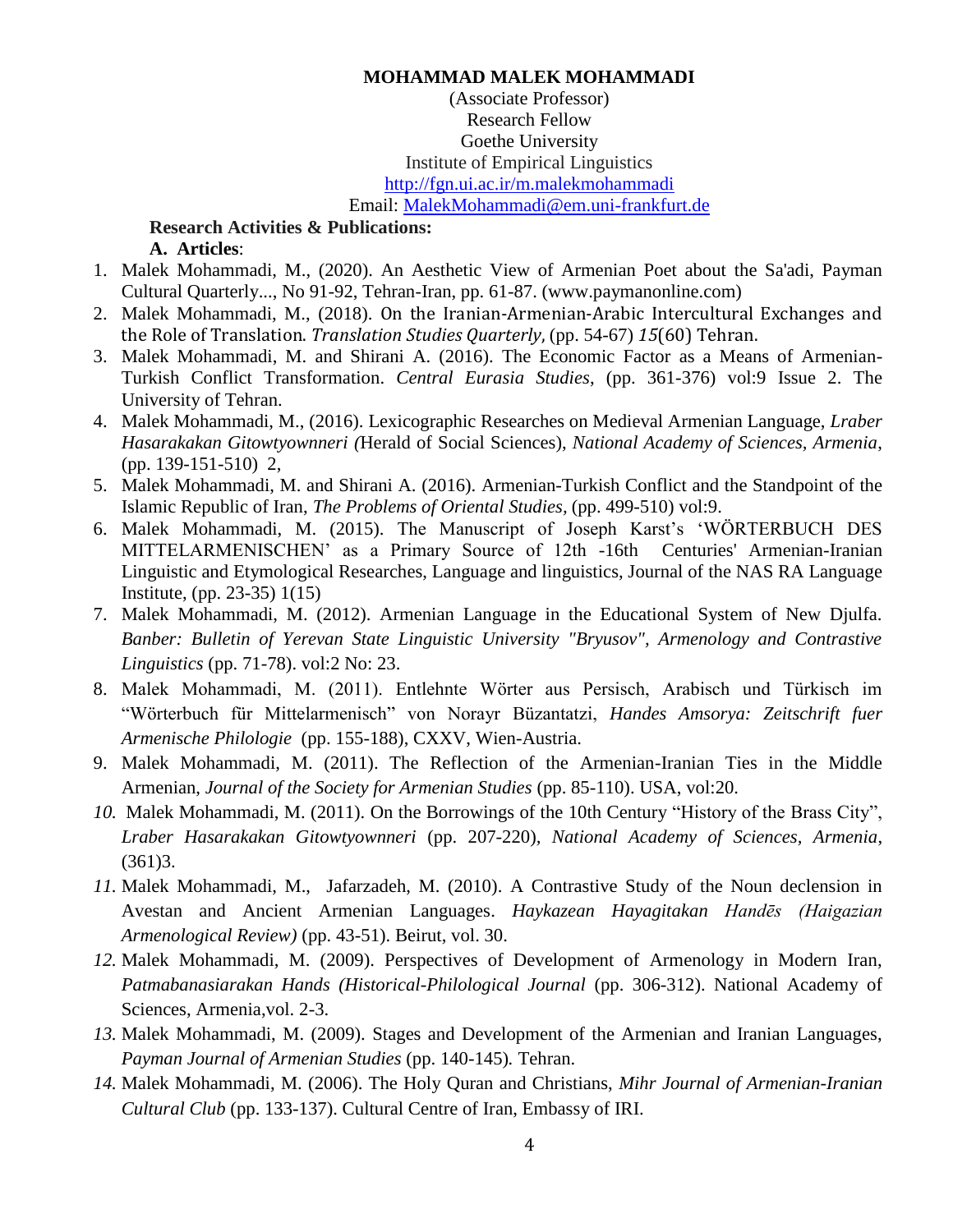(Associate Professor) Research Fellow Goethe University Institute of Empirical Linguistics <http://fgn.ui.ac.ir/m.malekmohammadi>

Email: [MalekMohammadi@em.uni-frankfurt.de](mailto:MalekMohammadi@em.uni-frankfurt.de)

- *15.* Malek Mohammadi, M. (2005). On Some Ancient Beliefs in Ełc Ałandoc, *Near East* (pp. 49-54). *National Academy of Sciences,* Republic of Armenia, Institute of Oriental Studies NAS RA, Yerevan.
- *16.* Malek Mohammadi, M. (2004). Lexical Patterns Forms in ancient Armenian Language and Ełc Ałandoc, *Kantegh Journal of Department of Social Sciences of the National Academy of Sciences*  (pp. 85-89), Armenia, Yerevan.
- *17.* Malek Mohammadi, M. (2004). On Some Characteristics of Lexicology of the Ełc Ałandoc, *Handes Amsorya* (pp. 205-215). Vol. 1-12, Vienna, Austria.
- *18.* Malek Mohammadi, M. (2004). Zoroastrian Myths on the Creation of the World and the Eschatological Myths According to Eznik Kołbaci, *Journal of Oriental Studies (pp.49-54)*, National Academy of Sciences, Yerevan.
- *19.* Malek Mohammadi, M., Ghazaryan, R. (2004). Ways of Expression of the Subject and the Predicate in Ełc Ałandoc , *Banber Yerevan State University* (pp. 191-194)*, Armenia*, vol. 1.
- 20. Malek Mohammadi, M. (2004). "On the Borrowings in Eznik Kołbaci"s Ełc Ałandoc", *Bazmavep Revue d' Etudes Arméniennes (Since 1843)* (pp. 206-237). VENISE, Italia, Vol. N 1-4.
- *21.* Malek Mohammadi, M. (2003). Noun Supplements in Ełc Ałandoc, *Banber Yerevan State University* (pp. 117-122). Armenia, vol. 3.
- *22.* Malek Mohammadi, M., Ghazaryan, R. (2003). The Use of Impersonal and Personal Forms of Verb in Ełc Ałandoc, *Banber Yerevan State University* (pp. 50-62)*,* Armenia, vol. 2.
- *23.* Malek Mohammadi, M. (2003). The etymology of the Iranian Names of Devils in Ełc Ałandoc (The Refutation of Sects) by Eznik Kołbaci (in the fifth century), *Orientalia* (pp. 80-83), *Yerevan State University*, vol. 1.
- *24.* Malek Mohammadi, M. (2002). On the Armenian Translations of Omar Khayyam, *Iran-Nameh Journal of Oriental Studies* (pp. 86-88), Yerevan State University, Yerevan, Vol. 37. **B. Books:**
- 1. Malek Mohammadi, M. (2014). *Persian Language Teaching (for Armenian students)*, Volume I, (The book is recommended for publication by the Scientific Council of the Institute of Language after R. Acharyan of Armenian National Academy of Sciences), Yerevan.
- 2. Malek Mohammadi, M. (2012). *Proceedings of the International Conference of Islamic Republic of Iran- Armenia "Two Nations, Two Cultures, Two Religions" (history and the contemporary world),* Yerevan, Institute of Ancient Manuscripts named after Mesrop Mashtots"s Press. (Editor-in-Chief)
- 3. Malek Mohammadi, M. (2012). *Proceedings of the Conference on "Armenia-Iran: Intercultural and Interreligious Dialogue" dedicated to the 20th anniversary of the establishment of diplomatic relations between RA and IRI*, Yerevan, Yerevan Brusov University of Language and Social Science Press. (Editor-in-Chief)
- 4. Malek Mohammadi, M. (2011). *Proceedings of the Second International Armenology and Iranology Conference*, Yerevan, Matenadaran, Scientific Research Institute of Ancient Manuscripts named after Mesrop Mashtots Press. (Editor-in-Chief)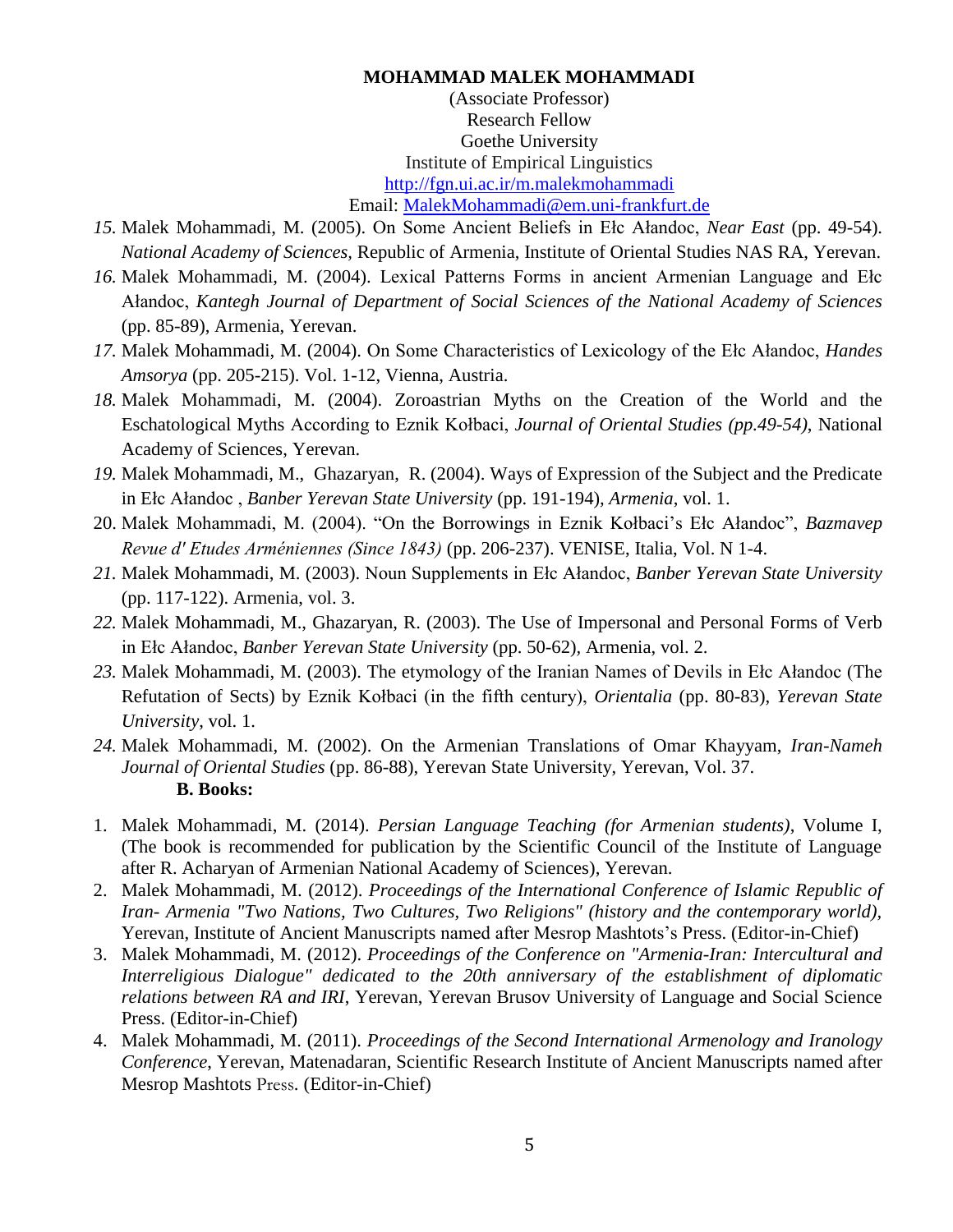# **MOHAMMAD MALEK MOHAMMADI** (Associate Professor) Research Fellow Goethe University Institute of Empirical Linguistics <http://fgn.ui.ac.ir/m.malekmohammadi> Email: [MalekMohammadi@em.uni-frankfurt.de](mailto:MalekMohammadi@em.uni-frankfurt.de)

5. Malek Mohammadi, M. (2009). *Armenian Grammar (with Persian Explanations)*, Tehran, Publisher: The Organization for Researching and Composing University Textbooks in the Humanities, Ministry of Science, Research and Technology of Iran. **C. Paper Presented at International Conferences:**

1. Malek Mohammadi, M. (2015). The Persian Language and Literature within Mesropian School System, *Collection of the Scientific Articles of the Pedagogical Regional International Conference (pp. 125-128)*, Yerevan State University.

2. Malek Mohammadi, M. (2014). On the Iranian Word Stock Level of the Medieval Armenian Language, *Collection of Papers of Djahukian Readings International Symposium* (pp. 133-138), Institute of Linguistics of NAS of RA.

3. Malek Mohammadi, M. (2014). The Linguistic and Stylistic Features of the Armenian Variant of the Šāh-Nāme in New Bayazid Dialect, *Collection of Papers of the International Conference: Issues of the Armenian Dialectology* (pp. 79-82). Institute of Linguistics of NAS of RA.

4. Malek Mohammadi, M. (2013). Armenian Folkloric Variants of Šāh-Nāme in Dialects of Van-Vaspurakan, *Proceedings of the International Conference, Dedicated to 2865th Anniversary of the First Record about City of Van* (pp. 289-293), Yerevan NAS of RA.

5. Malek Mohammadi, M. (2012). On the Armenian Manuscripts (unpublished) Translations of the Ouran (17-18<sup>th</sup> centuries), *Proceedings of the International Conference of Islamic Republic of Iran-Armenia "Two nations, Two cultures, Two religions" (history and the contemporary world)* (pp. 25- 33), Institute of Ancient Manuscripts named after Mesrop Mashtots.

6. Malek Mohammadi, M. (2012). The Persian Language and Literature in the Estimation of Armenians, *Proceedings of the Conference on Armenia-Iran: Intercultural and Interreligious Dialogue dedicated to the 20th anniversary of the establishment of diplomatic relations between RA and IRI* (pp. 28-32), Yerevan Brusov University of Language and Social Science.

7. Malek Mohammadi, M. (2011). On the Value of Iranian Studies of Matenadaran"s Manuscripts, *Proceedings of the Second International Armenology and Iranology Conference* (pp. 19-36), Scientific Research Institute of Ancient Manuscripts named after Mesrop Mashtots"s Yerevan.

8. Malek Mohammadi, M. (2010). Iranian-Armenians and Iranian Publication History, *Proceedings of the Conference of the 500th Anniversary of the Armenian Printing* (pp. 50-54), Armenian State Pedagogical University after Khachatur Abovian.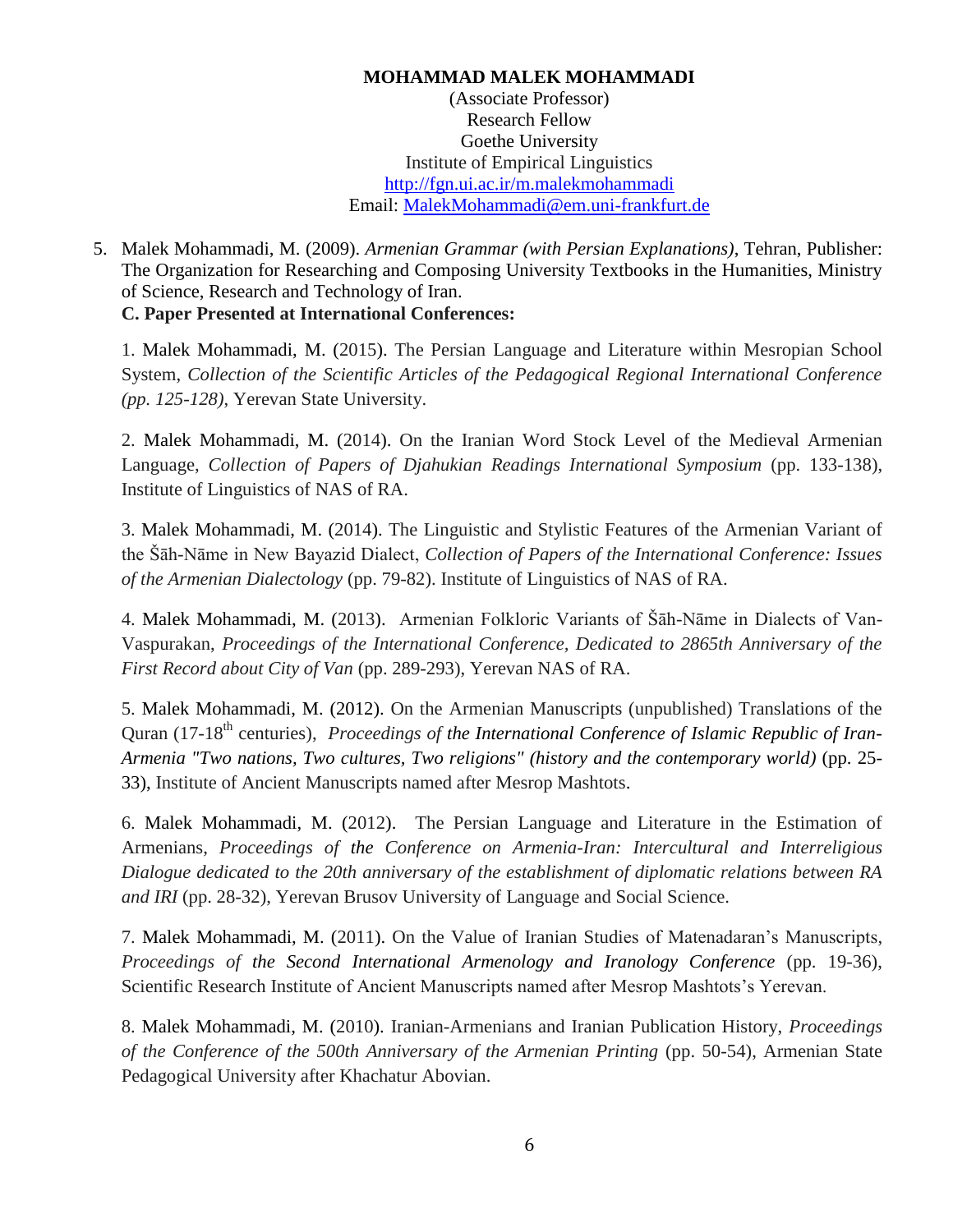# **MOHAMMAD MALEK MOHAMMADI** (Associate Professor) Research Fellow Goethe University Institute of Empirical Linguistics <http://fgn.ui.ac.ir/m.malekmohammadi> Email: [MalekMohammadi@em.uni-frankfurt.de](mailto:MalekMohammadi@em.uni-frankfurt.de)

9. Malek Mohammadi, M. (2010). Omar Khayyam and Ferdowsi in the Armenian Literature, *Conference of Armenian-Iranian Literary and Cultural Relations*, Yerevan Brusov University of Language and Social Science.

10. Malek Mohammadi, M. (2008). On the Fifth Century Armenian Sources on the Iranian Studies", *The First International Conference of Armenian and Iranian Studies* (pp. 28-29)*, University of Isfahan, IRI*.

11. Malek Mohammadi, M. (2008). Jesus Christ and his Apostles in the Quran, *The First International Conference of Armenian and Iranian Studies* (pp. 21-22), University of Isfahan, IRI.

12. Malek Mohammadi, M. (2007). On the Some Ethnographic Customs of the Armenians of Chahrmahal, *Conference Papers Archaeological and Ethnological Issues-3* (pp. 168-174), Institute of Archaeology and Ethnography, National Academy of Sciences, Armenia, Yerevan.

13. Malek Mohammadi, M. (2007). On the Armenian, Persian and Arabic Relations, *Conference Papers "Linguistic Issues" ,* Azad University of Tehran.

14. Malek Mohammadi, M. (2007). Historical-Comparative Linguistics and Stages of Germanic Languages Development Stages, *10th Research Conference*, University of Isfahan, IRI.

15. Malek Mohammadi, M. (2006). Arabic and Middle Armenian Linguistic Relations, *9th Research Conference*, University of Isfahan, IRI.

16. Malek Mohammadi, M. (2006). Grigor Narekatsi and Islamic Mystical Literature, *Conference Papers "Literary and Cultural Bridge between Armenia and Iran"* (pp. 183-197)*,* University of Isfahan, IRI.

17. Malek Mohammadi, M. (2006). On the Eznik Kołbaci"s Philosophical Viewpoints and the Ancient Iranians Zrvanaism. *Literary and Cultural Bridge between Armenia and Iran"* (pp. 37-46)*,* University of Isfahan.

18. Malek Mohammadi, M. (2005). On the Iranian Borrowings in the Armenian Language, *Proceedings of the Seminar of the Research Week*, University of Isfahan, IRI.

19. Malek Mohammadi, M. (2004). On the Myths of Zoroastrian World Creation and Eschatology According to the Eznik Kołbaci, *25th Conference of Young Orientalists, Institute of Oriental Studies*  (pp. 35-36), Armenian National Academy of Sciences.